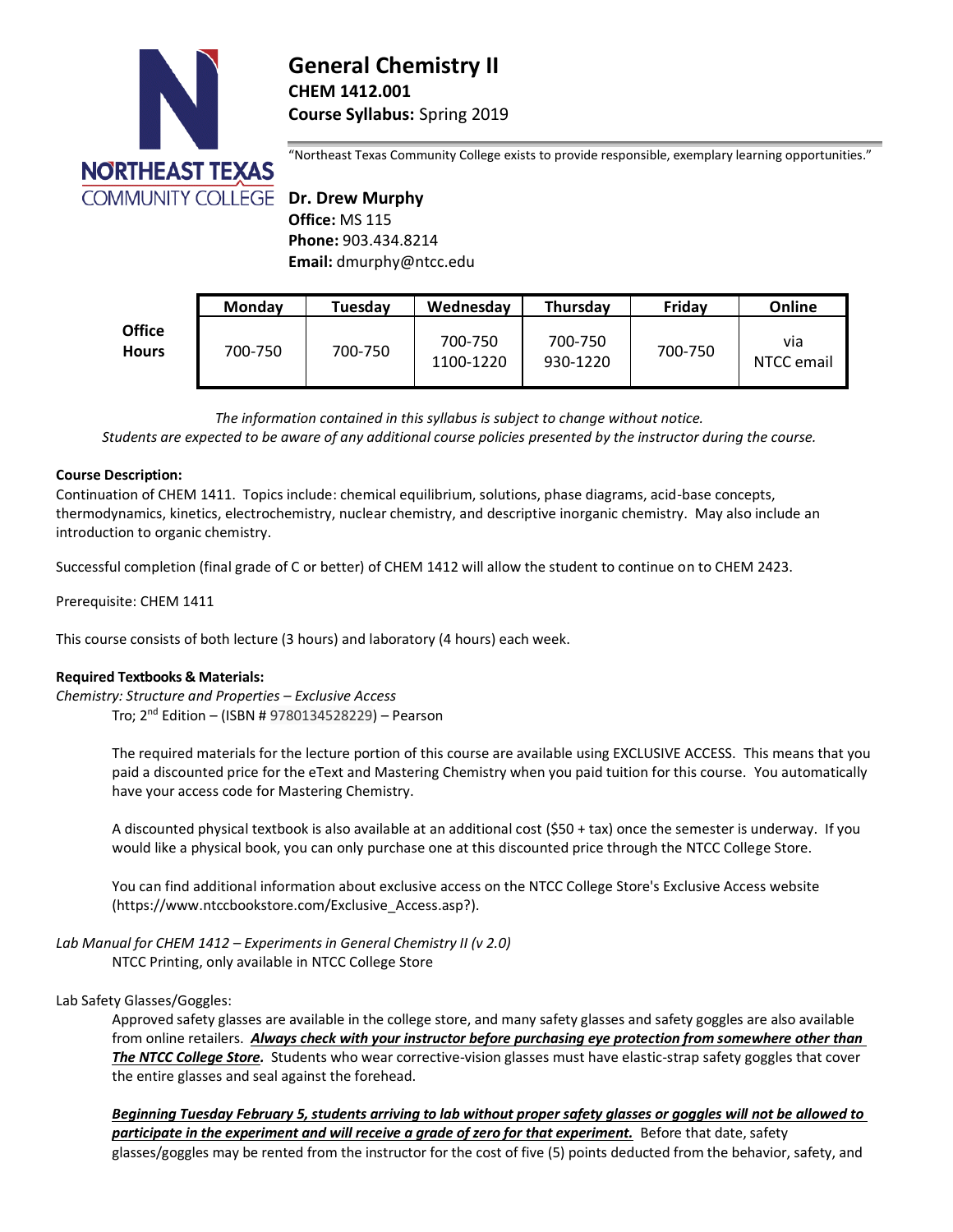# Scientific Calculator:

A scientific calculator is required for this course. A model TI-30Xa is suggested, but many models will work; check with your instructor. You will NOT be allowed to use a graphing calculator, programmable calculator, or cell-phone calculator during any exam in this course.

### Pencils and Erasers:

Pencil is mandatory for writing in the lab manual, quizzes, and exams. A strong, sturdy eraser is required to ensure that your work is professionally presentable. Any papers submitted in pen will not be graded and will receive a grade of zero. Any papers that are too sloppy, messy, or unreadable will incur severe point deduction or earn a grade of zero.

# **Core Curriculum Purpose and Objectives:**

Through the core curriculum, students will gain a foundation of knowledge of human cultures and the physical and natural world; develop principles of personal and social responsibility for living in a diverse world; and advance intellectual and practical skills that are essential for all learning.

Courses in the foundation area of **life and physical sciences** focus on describing, explaining, and predicting natural phenomena using the scientific method. Courses involve the understanding of interactions among natural phenomena and the implications of scientific principles on the physical world and on human experiences.

# **College Student Learning Outcomes:**

# Critical Thinking Skills

CT1. Students will demonstrate the ability to 1) analyze complex issues, 2) synthesize information, and 3) evaluate the logic, validity, and relevance of data.

# Communication Skills

CS1. Students will effectively develop, interpret and express ideas through written communication.

# Empirical and Quantitative Skills

EQS1. Students will manipulate numerical data or observable facts by organizing and converting relevant information into mathematical or empirical form.

EQS2. Students will analyze numerical data or observable facts by processing information with correct calculations, explicit notations, and appropriate technology.

# Team Work

TW2. Students will work with others to support and accomplish a shared goal.

# **Student Learning Outcomes:** Students will…

- 1. state the characteristics of liquids and solids, including phase diagrams, and articulate the importance of intermolecular interactions and predict trends in physical properties;
- 2. identify the characteristics of acids, bases, and salts, and solve problems based on their quantitative relationships;
- 3. identify and balance oxidation-reduction equations, solve redox titration problems, discuss the construction and operation of electrochemical cells, and determine standard and non‐standard cell potentials;
- 4. determine the rate of a reaction and its dependence on concentration, time, and temperature, and analyze and perform calculations with the thermodynamic functions: enthalpy, entropy, and free energy;
- 5. apply the principles of equilibrium to aqueous systems using LeChâtelier's Principle to predict the effects of concentration, pressure, and temperature changes on equilibrium mixtures;
- 6. describe basic principles of descriptive inorganic chemistry and of nuclear decay processes;
- 7. working in groups, demonstrate competence in the laboratory including the ability to carry out experiments in a safe and efficient manner. Laboratory reports will be used to test the ability of students to work in teams and to interpret and to express chemical concepts in writing.

# **Lectures & Discussions:**

We will cover nearly all of the material in Chapters 11, 13-20, 22 and parts of Chapter 8 in the text.

- Week 1 **Intermolecular Forces, Liquids, Phase Changes, and Phase Diagrams**
- Week 2 Solutions, Concentration, and Colligative Properties
- Week 3 Kinetics: Reaction Rates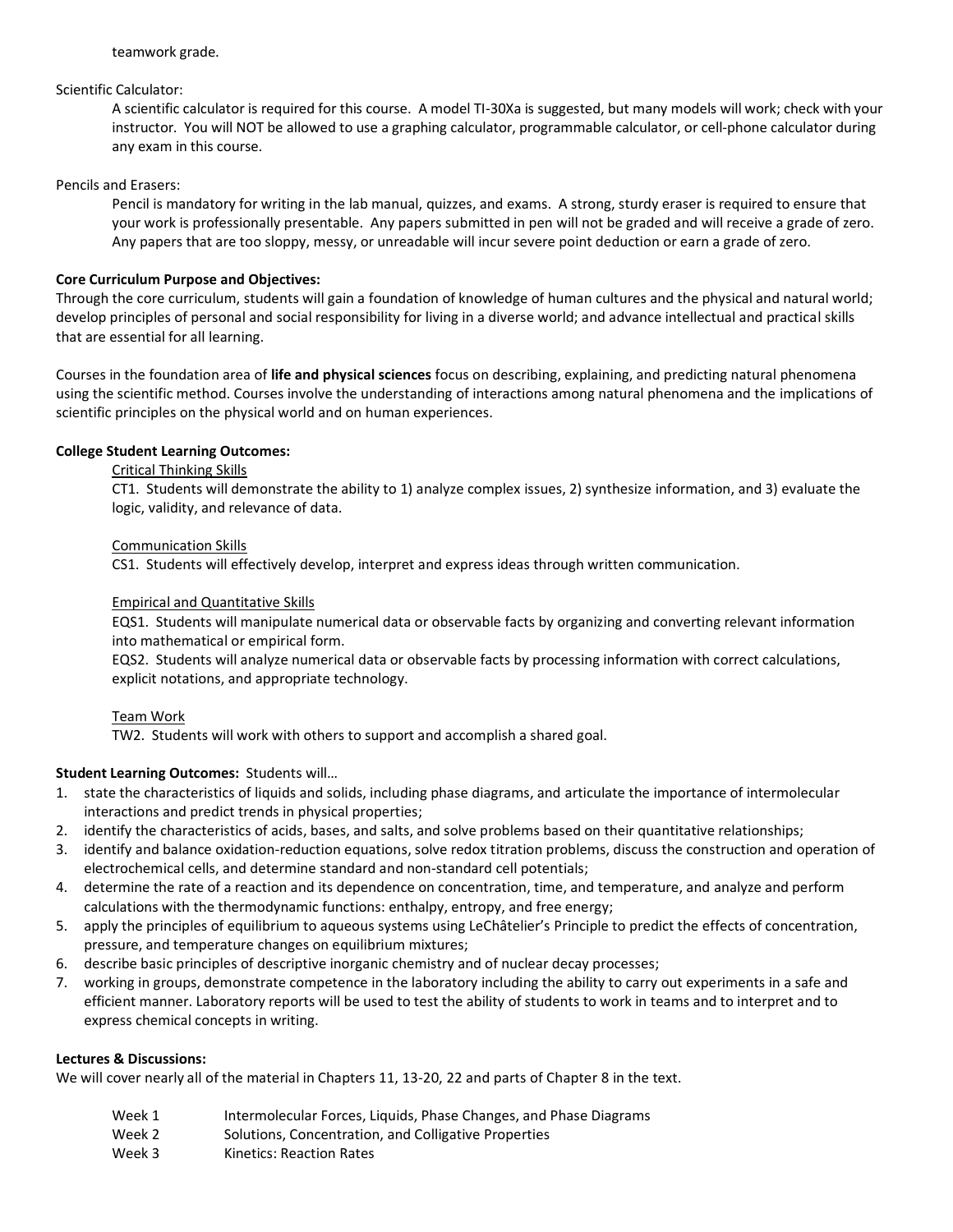| Week 4  | Kinetics: Reaction Mechanisms                                                                   |
|---------|-------------------------------------------------------------------------------------------------|
| Week 5  | Nuclear Chemistry and Its Applications                                                          |
| Week 6  | Equilibrium: Introduction, Equilibrium Constant, and Le Châtelier's Principle                   |
| Week 7  | Equilibrium: Acids & Bases and pH                                                               |
| Week 8  | <b>SPRING BREAK</b>                                                                             |
| Week 9  | Equilibrium: Salts, Polyprotic Acids, and Lewis Acids and Bases                                 |
| Week 10 | <b>Equilibrium: Buffers and Acid-Base Titrations</b>                                            |
| Week 11 | Equilibrium: Solubility Equilibria                                                              |
| Week 12 | Equilibrium: Precipitation Equilibria                                                           |
| Week 13 | Thermodynamics: 2 <sup>nd</sup> and 3 <sup>rd</sup> Laws, Entropy, Free Energy, and Equilibrium |
| Week 14 | <b>Oxidation/Reduction Reactions and Voltaic Cells</b>                                          |
| Week 15 | Electrochemistry: Non-Standard Conditions, Equilibrium, Batteries, Electrolysis                 |
| Week 16 | Coordination Complexes, Crystal Field Theory, and Color                                         |
| Week 17 | <b>FINAL EXAM</b>                                                                               |
|         |                                                                                                 |

More detail can be found by examining the Table of Contents in the text and the "Topical Course Outline" posted on Blackboard. You should bring a reliable scientific calculator to class every day. Programmable calculators, graphing calculators, and cell phone calculators are not allowed on exams. Sharing calculators will not be permitted.

# **Evaluation/Grading Policy:**

|                             |      | <b>Grading Scale</b>            |
|-----------------------------|------|---------------------------------|
| Regular Exams               | 40%  | $A = 100 - 90%$                 |
| Laboratory                  | 30%  | $B = 89 - 80%$                  |
| Final Exam                  | 16%  | $C = 79 - 70%$                  |
| <b>Mastering Chemistry</b>  | 5%   | $D = 69 - 60%$                  |
| <b>SI Tutoring Sessions</b> | 5%   | $F = 59%$                       |
| Attendance & Assignments*   | 5%   |                                 |
| Total                       | 100% | Final course grades are rounded |

al course grades are rounded to the nearest whole number percent, and letter grades assigned using the above scale.

\* Assignments include anything assigned by me including, but not limited to quizzes, homework, and problem sets.

Grades will be posted to Blackboard throughout the course. Blackboard provides an approximate course grade, which is typically within 2-4% of the actual course grade. The instructor's gradebook is the last word in grades and is what decides the final grades for the course. At any time during the term, students can request to view their grades in the instructor's gradebook or can request a pdf copy of their grades.

*Questions about what score on the Final Exam is required to earn a particular grade in the course will not be answered. Please do not ask.*

### **Exams:**

Five regular exams will be given during the term during the laboratory time on the following dates:

- Exam 1 Tuesday, February 12 and Thursday, February 14 (during scheduled lab time)
- Exam 2 Tuesday, February 26 and Thursday, February 28 (during scheduled lab time)
- Exam 3 Wednesday, April 3 (1pm start in MS 124; lecture follows)
- Exam 4 Wednesday, April 14 (1pm start in MS 124; lecture follows)
- Exam 5 Thursday, May9 Monday, May 13 (administered in NTCC Testing Center)

Exam dates are subject to change, if circumstances dictate it. Ample notice will be given verbally during class, in such instances. Under some rare circumstances students may take exams in advance; this will be decided on a case-by-case basis in advance of the exam date. *There will be no make-up exams for missed exams without authorization before the exam date.*

*There will be a comprehensive Final Exam* held according to the announced final exam schedule. The final exam will be administered in MS 124 and will be limited to the scheduled day and time:

#### *Wednesday, May 15 130-420pm*

*You will need a reliable scientific calculator for all exams.* Programmable calculators, graphing calculators, and cell-phone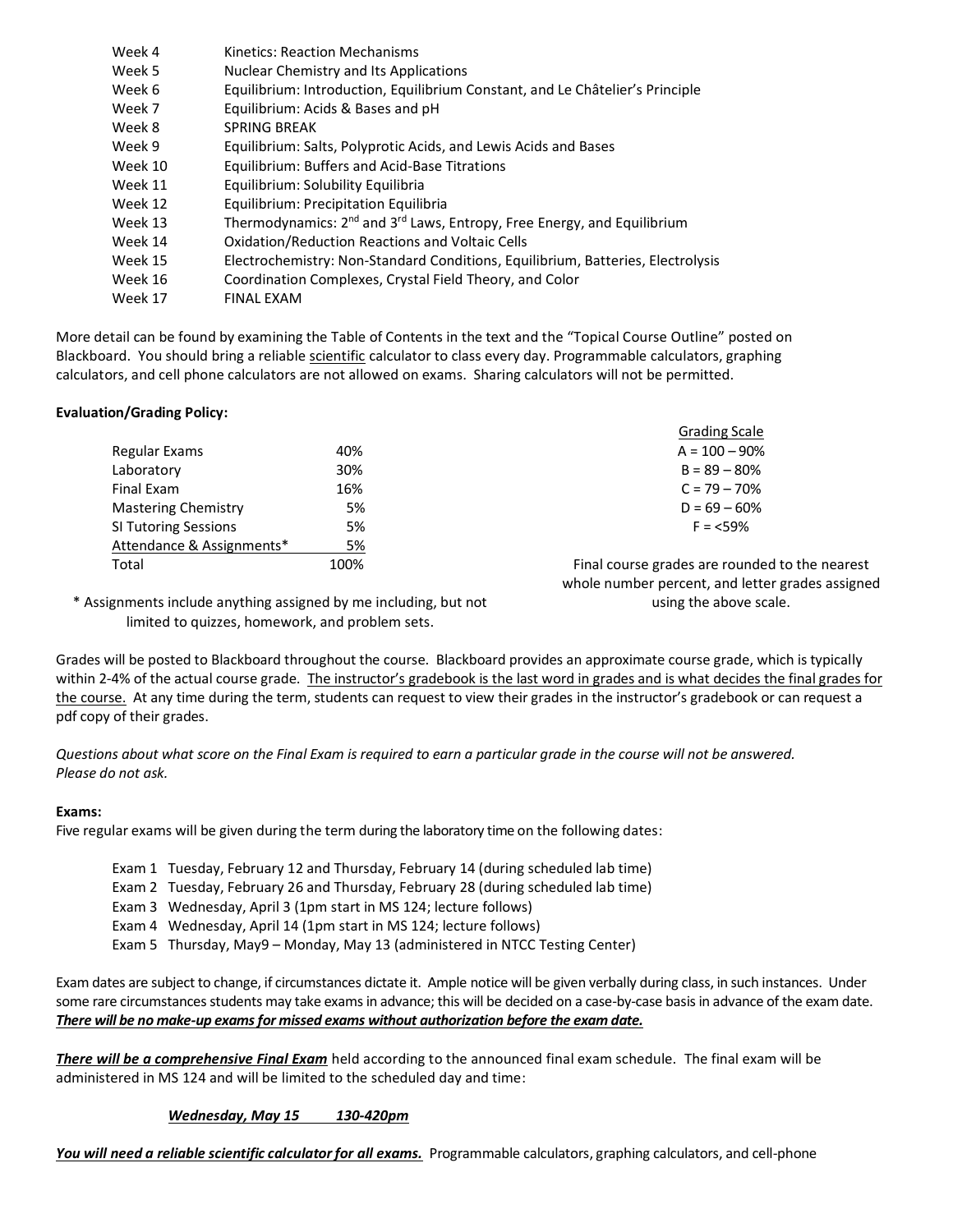calculators are not allowed. Sharing calculators will not be permitted.

### **Quizzes and Assignments:**

Assignments throughout this course include anything assigned by the instructor and collected for a grade, excluding exams and laboratory work. This includes, but is not limited to, problems from the text, Mastering Chemistry online homework, and handouts from class. *Students should expect to be working on assignments outside of class on their own time throughout the entire duration of this course.* For each hour that you spend in class, plan to spend a minimum of three hours out of class studying, reading the book, working on homework problems, etc.

A quiz will be given during all lectures. Students who are absent from class will earn a zero on the quiz, and makeup quizzes will not be given. In-class quizzes are due by the end of the lecture period; in-class quizzes that are not in the instructor's possession when he/she returns to his/her office are late. Take-home quizzes are due at the beginning of the next lecture period; takehome quizzes that are not in the instructor's possession when the lecture begins are late. *Late quizzes are not accepted; you will earn a grade of zero and be marked as absent from class.* In special cases, outside-of-class paper assignments may be accepted late; this requires prior authorization in advance of the due date. Every in-class quiz includes attendance points for that class period. Excused absences refund the missing attendance points, but do not award quiz grades.

This course will be using the Mastering Chemistry online homework system. Details about registering in Mastering Chemistry will be discussed on the first day of class. Assignments and due dates will be listed in the Mastering Chemistry system. Access to a computer with the internet is required for this course.

The Mastering Chemistry system will be used both inside the classroom and outside the classroom. You are expected to have a laptop computer, tablet, cell phone, or similar device to access Mastering Chemistry during the class period. This course will be a *partially flipped classroom*, which means you will be required to read material from the text (or etext) and answer some questions/problems before coming to class. During class, it will be expected that you have a baseline knowledge of the topic of the day from completing the reading assignment before class, and more in-class time will be devoted to discussions and problem solving rather than purely lecture. You will be working in groups during lecture.

Attendance is mandatory for this course and is worth approximately 2-3% of your overall course grade. A grade of zero on an inclass quiz counts as being absent from class that day. In rare cases, you may be excused from a class period; proof of a legitimate reason for being absent is required, and the instructor is the final judge of what constitutes a legitimate reason.

### **Supplemental Instruction:**

Supplemental Instruction (SI; aka tutoring) is required for this course. Many hours of FREE SI tutoring are available each week. Beginning on the Monday of Week 2 of the semester (**Monday, January 28**) students in the course are required to attend 90 minutes of SI tutoring each week (except during Spring Break and Finals Week). Students earn points for productive time spent in the tutoring session; and SI tutoring points are worth 5% of the course grade. Points are earned at the rate of 1 point per minute for 90 minutes and 1 point per 3 minutes there-after. A maximum of 150 points may be earned each week, which means a lot of extra credit is available by simply going to the SI tutor sessions. To receive points, students must sign in with the tutor on the signin sheet upon arrival and sign out with the tutor when leaving. *Students that are not both signed in and signed out will not earn any points for that session.* SI tutors are chemistry majors who have earned As in CHEM 1412 and continue to attend current lecture sessions. The SI tutoring schedule will posted to the course blackboard page during the first week of classes.

### **Laboratory Experiments:**

There will be 11 experiments performed during the laboratory periods over the course of the term. Any experiments not completed and turned in will receive a grade of zero. A total of 9 experiments must be completed and receive a non-zero grade in order to pass this course (non-F grade). A schedule of experiments will be provided as a separate handout. In addition, a Lab Practical is required as part of the laboratory portion of the course.

### **Laboratory Conduct and Attire:**

Students are expected to adhere to the guidelines set forth in the "Commitment to Laboratory Safety Pledge" and in the safety video. In addition, students must wear long pants covering their ankles (leggings are unacceptable), closed shoes (no exposed skin or sock), and shirts that cover their shoulders. Approved safety glasses/goggles at all times in the lab. Students who wear corrective-vision glasses must have elastic-strap safety goggles that cover the entire glasses and seal against the forehead. Long hair should be pulled back. Failure to follow laboratory safety protocols could result in injury to yourself or others and will result in reduction of your laboratory grade. Students not dressed appropriately for lab will be asked to leave and will earn a grade of zero on that experiment.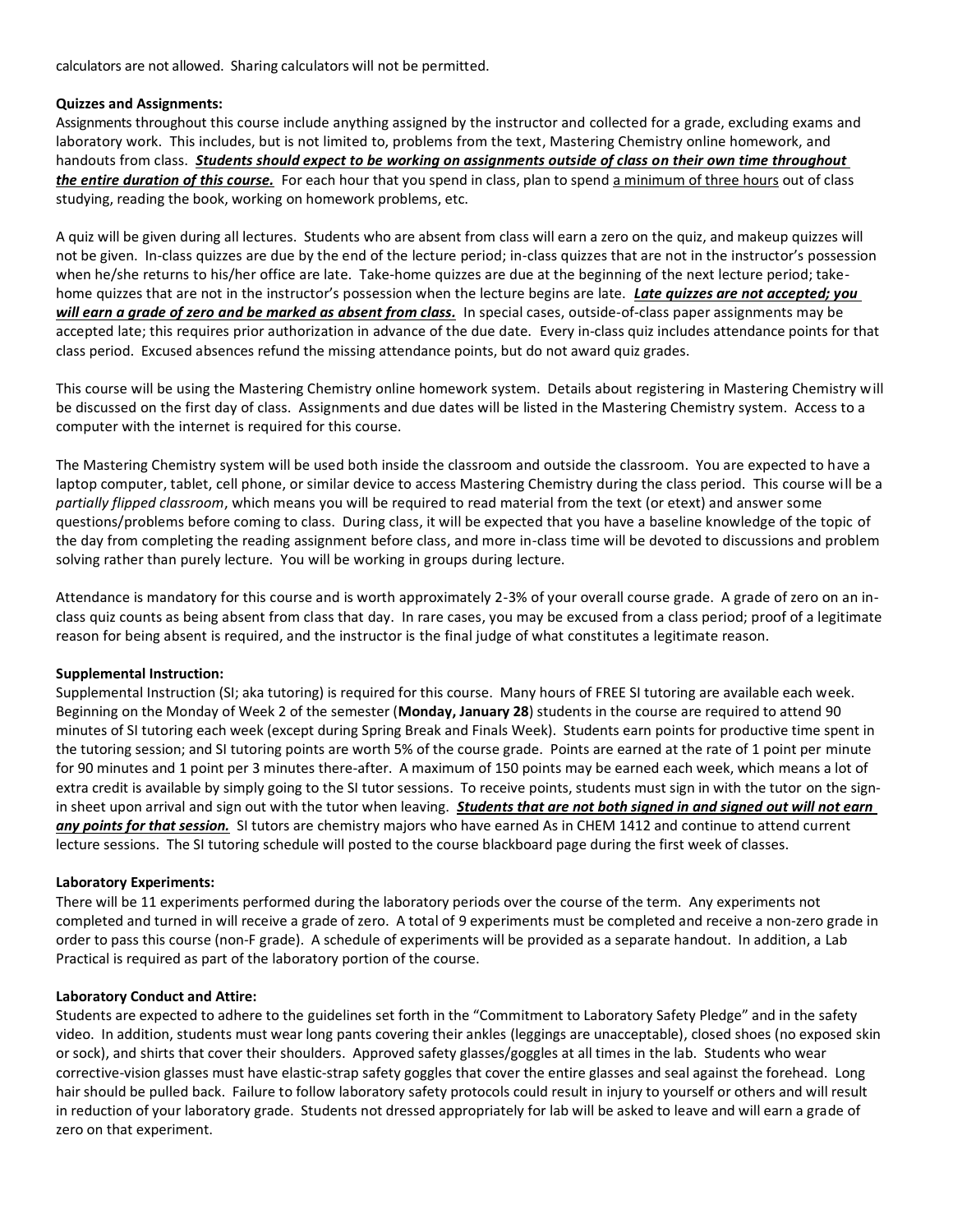### **Laboratory Evaluation/Grading Policy:**

*The laboratory portion of the course counts towards 30% of your overall course grade.*

|                              | Regular Experiments will be graded as follows: |                          |            |
|------------------------------|------------------------------------------------|--------------------------|------------|
| Regular Experiments          | 75%                                            | Prelaboratory Assignment | 25 points  |
| Lab Practical                | 15%                                            | Results & Questions      | 75 points  |
| Behavior, Safety, & Teamwork | 10%                                            | Total                    | 100 points |
| Total                        | 100%                                           |                          |            |

Prelaboratory Assignments accompany each experiment in the lab manual and must be completed prior to the laboratory period. *Prelaboratory Assignments are due at the beginning of the laboratory period.* Students not turning in a complete Prelaboratory Assignment will not be allowed to participate in that experiment and will receive a grade of zero on that experiment. Unless otherwise stated, Regular Experiment reports are due at the end of the laboratory period. The Regular Experiment with the lowest score will be dropped during final grade calculations.

*Questions in the lab manual that require written explanations must be answered in complete, thoughtful sentences.* Failure to do so will result in loss of points.

*Calculations in the lab report must show all of the steps necessary to generate the answers provided, including proper use of units and significant figures.* Failure to do so will result in loss of points.

*Lab reports that are sloppy and/or illegible will not be graded;* although, some points may be earned for completing the experiment. Lab reports must be completed neatly in pencil. Errors must be completely erased. Lab reports written in pen and lab reports with scratched-out or scribbled-out writing will not be accepted and will earn zero points.

*Copying answers on any work will not be tolerated.* Prelaboratory Assignments and Lab Reports that appear to have answers copied from other students or internet sources or that appear to have cheated in any way will have substantial point reductions and may receive a grade of zero.

### *Students who leave lab early without permission from the instructor and their lab partner(s) will incur a point reduction.*

### *Keep in mind that teamwork is 10% of your lab grade!*

### **Lab Practical Exam:**

A Lab Practical is required and is worth 15% of the laboratory grade. This will involve a titration experiment. More details will be given during the laboratory periods and can be found in the lab manual.

### **Student Responsibilities/Expectations:**

Purchase of a simple, scientific calculator is required. *You must bring a calculator with you to every laboratory period.*

*You are expected to attend all laboratory periods.* Failing to attend lab will earn you zero points for that experiment. "I have to work" is not an acceptable excuse for missing a laboratory period.

You are expected to attend all classes. Chemistry is too hard to learn on your own. Some lecture material not found in the text may be presented during the semester and will show up on exams.

Use of cell phones is prohibited during class and lab time. Students using phones during class will lose his/her attendance points for the day and will have his/her phone confiscated or be asked to leave class. Students using phones for unapproved purposes during lab will be asked to leave lab and will earn a grade of zero on material for that lab period.

This course covers a lot of material and moves rapidly, so do not fall behind.

*The only way to learn chemistry is through practice.* You must be willing to spend time working problems from the textbook to be successful. If you are having problems with a particular topic, it may even be necessary to work problems from the textbook that are not assigned.

At the first sign of trouble you should seek help immediately. I am happy to help you with any of your chemistry coursework. However, if you wait too long to seek help, there is a point where there is nothing I can do to help you.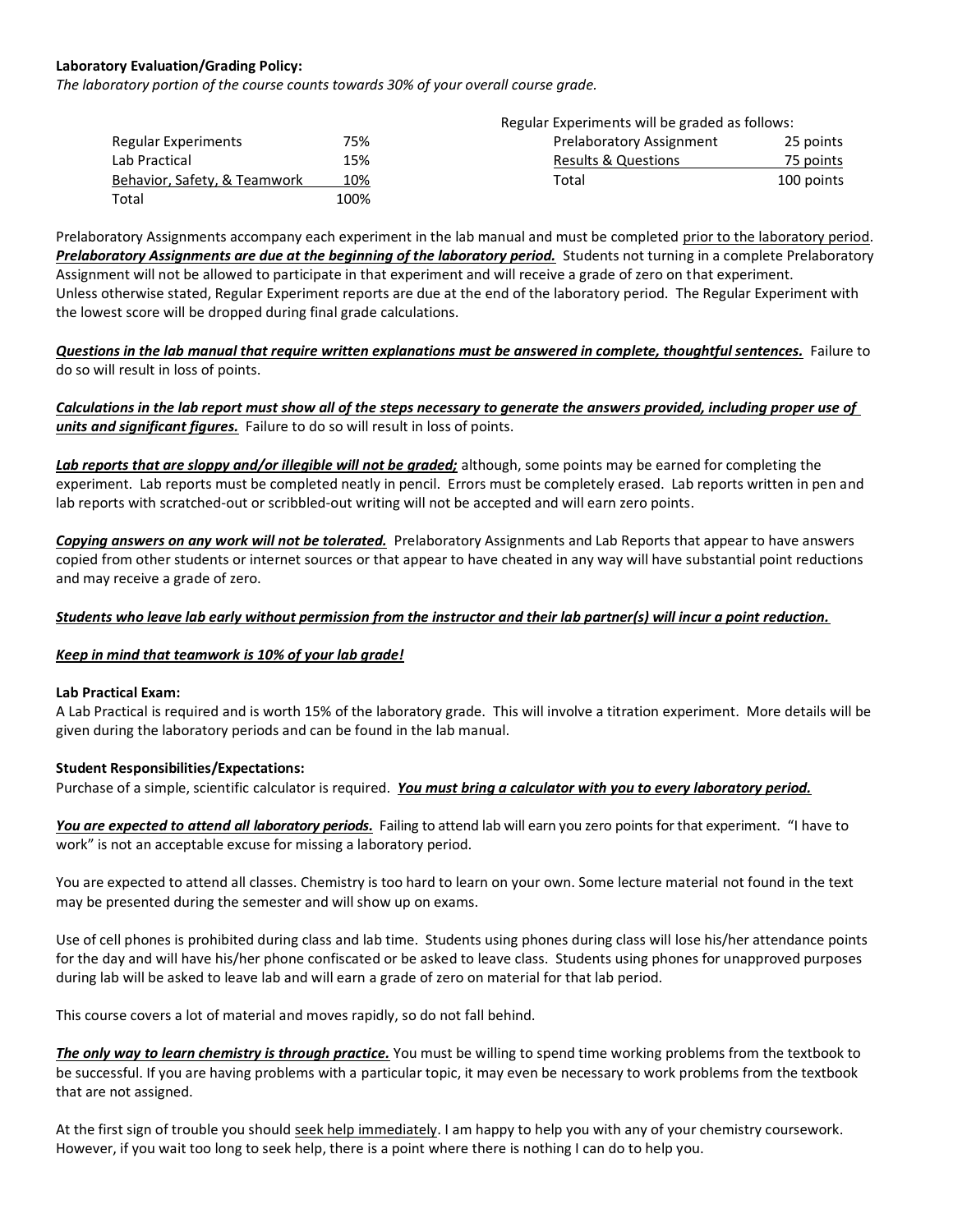Work with a classmate on the homework, but do not just copy answers that you do not understand. Your classmate will not be able to help you on the exam.

Do not fall behind in the class. If you do not understand Chapter 1, you will probably not understand Chapter 2 either, because the material for this course is cumulative.

Do not wait until the night before a test to study. Almost everything we cover will come up again later in the class. If you learn the material only long enough to take an exam, you will not recognize it when we encounter it again. This will cause you to struggle through the entire course.

Questions and/or observations are encouraged during the class period. Courteous and attentive behavior is always expected. Students who consistently misbehave can expect to have their grade lowered.

**Thursday, April 11** is the last day to withdraw from the course with a grade of "**W**". Students who withdraw from the lecture must also withdraw from the lab. If you stop attending class and fail to officially withdraw, expect to earn a grade of "**F**" in the course.

Like all colleges, Northeast Texas Community College strives to be a "community of scholars." Please remember that you and all of the students in this class are pursuing very important goals in your lives. As human beings and as scholars, I expect every student to be courteous and considerate toward other students throughout the lecture and laboratory portions of this course.

As your instructor, I will attend all classes on time and prepared to teach what you are expected to learn each day. I will make a conscientious effort each class period to teach to the best of my ability and to provide you with clear, well-organized explanations of class material. I care deeply about your learning experience and your success in this course. However, that ultimate success does depend largely on you. Your success can be maximized and your potential achieved by making a commitment to meet the following classroom expectations:

- a) Attend ALL classes physically and mentally. Wherever you are, be all there.
- b) Be on time for class. Attitude is not everything but it is very important. Remain in class for the entire instructional period.
- c) Be an active learner participate in class. Be attentive, answer questions, and ask questions. Smile, be interested, and act as if you care. (OK, I'll admit that occasionally things get a little boring; work through that boredom by participating!)
- d) Read ahead. This will help make the next lecture much more effective.
- e) A good student acts like a good student, which includes not sleeping in class, not talking in class, and not reading unrelated material or doing other work in class. All cellular phones must be turned off during class time.
- f) Realize that I do not GIVE grades. You EARN grades based upon your performance. That performance includes turning all assignments in on time. You shouldn't expect less of me because of my other commitments. I don't expect less of you because of your other commitments.
- g) Be respectful of yourself, your classmates, and your instructors.
- h) Learning is hard work but it is also invigorating and fun. Work hard and have fun doing so.

# **NTCC Academic Honesty Statement:**

"Students are expected to complete course work in an honest manner, using their intellects and resources designated as allowable by the course instructor. Students are responsible for addressing questions about allowable resources with the course instructor. NTCC upholds the highest standards of academic integrity. This course will follow the NTCC Academic Honesty policy stated in the Student Handbook."

### **Academic Ethics:**

The college expects all students to engage in academic pursuits in a manner that is beyond reproach. Students are expected to maintain complete honesty and integrity in their academic pursuit. Academic dishonesty such as cheating, plagiarism, and collusion is unacceptable and may result in disciplinary action. Refer to the student handbook for more information on this subject.

### **ADA Statement:**

It is the policy of NTCC to provide reasonable accommodations for qualified individuals who are students with disabilities. This College will adhere to all applicable federal, state, and local laws, regulations, and guidelines with respect to providing reasonable accommodations as required to afford equal educational opportunity. It is the student's responsibility to arrange an appointment